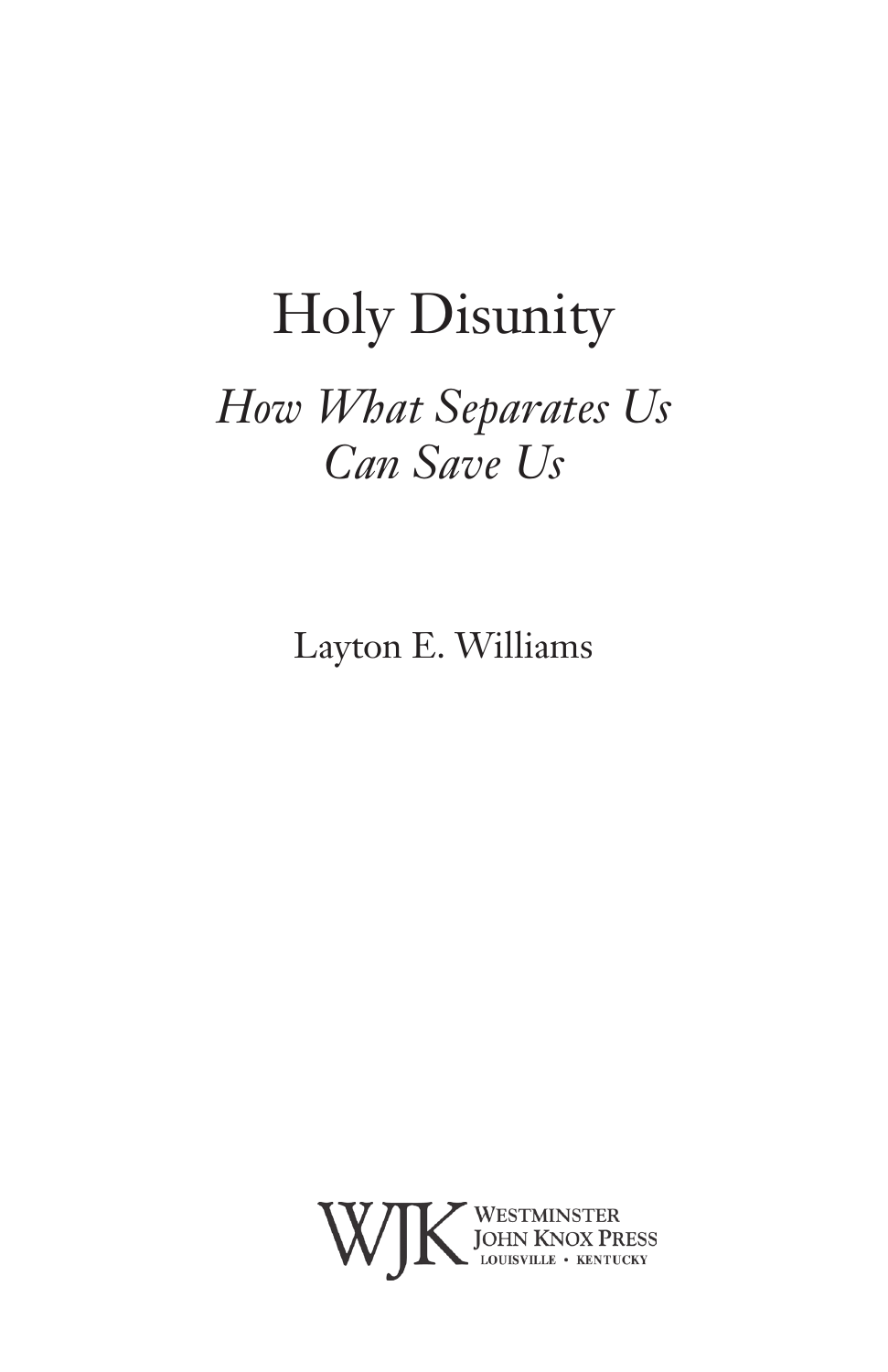# **Contents**

| Foreword by Diana Butler Bass           | 1X          |
|-----------------------------------------|-------------|
| Acknowledgments                         | <b>X111</b> |
| Introduction                            | 1           |
| 1. The Gift of Difference               | 5           |
| 2. The Gift of Doubt                    | 23          |
| 3. The Gift of Argument                 | 39          |
| 4. The Gift of Tension                  | 59          |
| 5. The Gift of Separation               | 75          |
| 6. The Gift of Vulnerability            | 91          |
| 7. The Gift of Trouble                  | 109         |
| 8. The Gift of Protest                  | 123         |
| 9. The Gift of Hunger                   | 139         |
| 10. The Gift of Limitations             | 157         |
| 11. The Gift of Failure                 | 173         |
| 12. The Gift of Uncertainty             | 189         |
| Questions for Reflection and Discussion | 205         |
| <b>Notes</b>                            | 217         |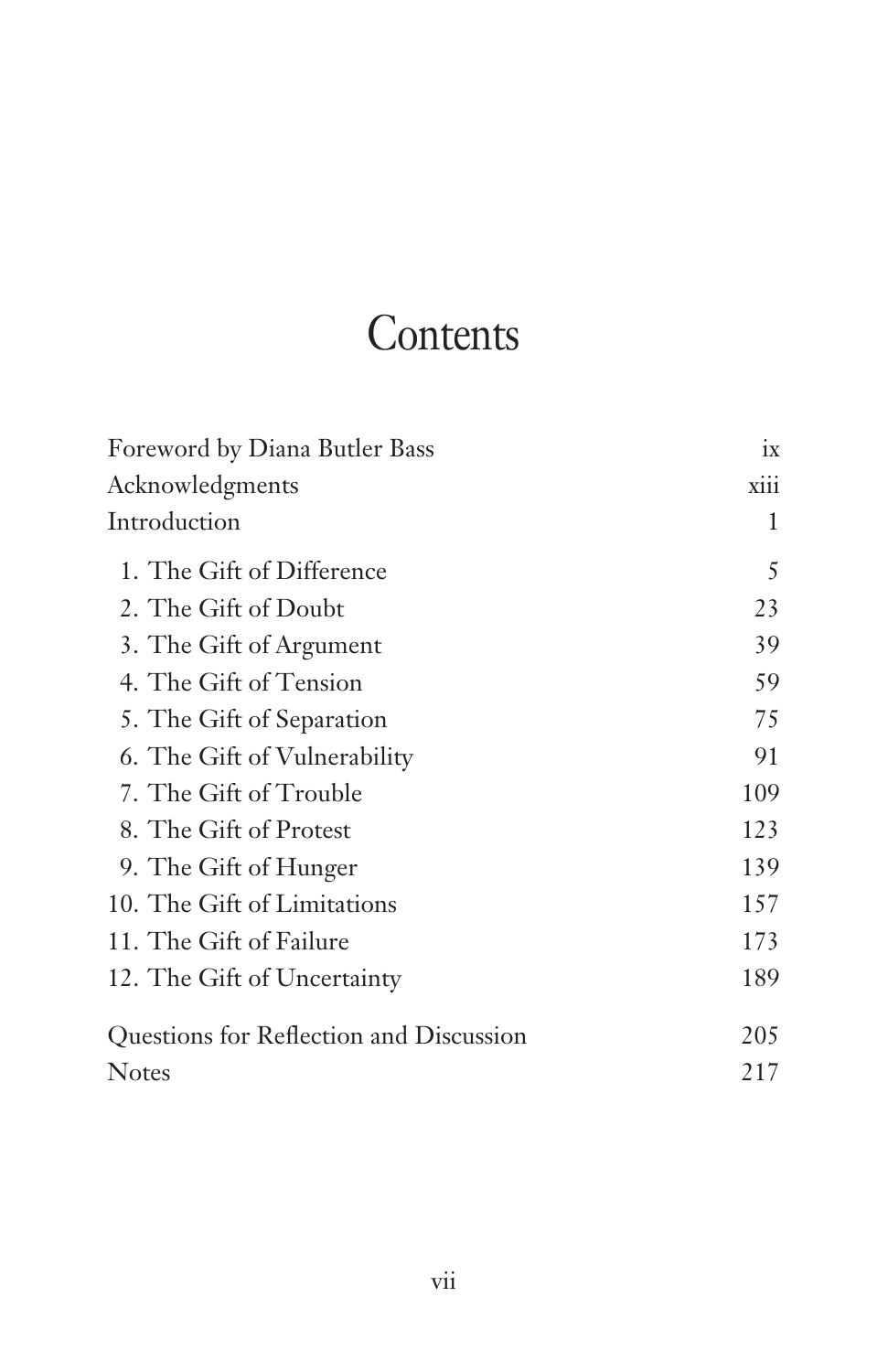### *Chapter Three*

# The Gift of Argument

**D**isney's 1950 animated version of *Cinderella* portrays the "evil stepmother" as a tall, stiff-backed, sneering woman in high collars, with graying hair pulled back in a regal bun, who stares down her nose at Cinderella and anyone else she deems beneath her. The stepmother, Lady Tremaine, makes demands of her stepdaughter in a haughty voice that carries a trace of sickening glee, and whenever Cinderella protests or attempts to argue, the stepmother throws out her hand, index finger pointed sharply toward Cinderella, and barks, "Silence!"

I grew up in a fairly strict and disciplined household. It was, of course, nothing at all like Cinderella's, but as a child I *felt* as though I was constantly getting reprimanded. I did not take well to discipline. As a very young child, I was constantly testing the limits and pushing back, and then when I inevitably got into trouble for my behavior, I would cry and scream at the injustice of it all. I hated getting punished, but apparently not enough to stay out of trouble.

Instead, around age four or five, I took a page from Lady Tremaine's book. Whenever I had done something wrong and gotten caught or pushed limits too far, and I could tell that an adult was about to scold me, I would throw out my hand, point a finger sharply toward the adult, and say in the firmest voice I could, "Silence!" I'll admit, it was not my most effective strategy. But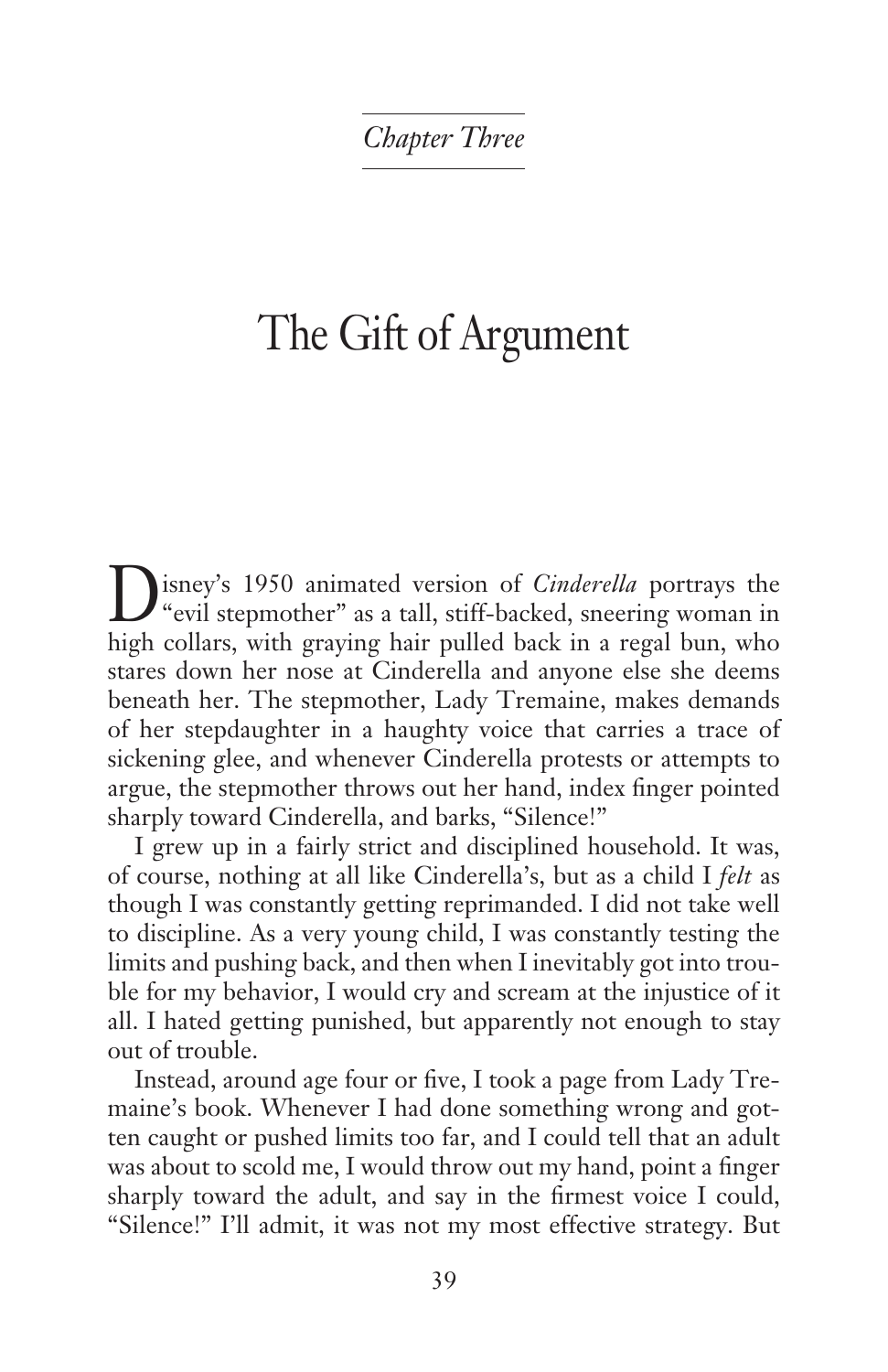I was convinced that if I could just keep them from speaking, I could avoid any heartache or conflict or consequences. My mom will tell you that it was hard not to laugh whenever I did my "silence!" move, but she restrained herself.

Despite my sometimes insolent early childhood behavior, growing up in the South instilled in me a thorough education on the value of silence and the impropriety of disagreement. In the South, politeness is a way of life. We are taught to say "yes, ma'am" and "no, sir" and when not to speak at all. We're taught to swallow our anger and hold our tongues rather than speak out of turn or incite conflict. We learn early on that some topics are "not fit for polite company" and some family stories are best left untold. Argument is to be avoided at all costs, especially when there is a power differential or when the topic is heated and controversial. When disagreements occur, they must always be measured, restrained, and well mannered. Argument—which in my mind often carries with it a passionate tone and necessary but sometimes brutal honesty—defied social norms of "polite disagreement." Above all, we are made to understand that talking back is profoundly disobedient and disrespectful, and should not be tolerated.

Of course, this structure of conflict avoidance is not particular to the American South. Over the years, I've heard similar stories from friends who grew up in the Midwest and particularly from friends who come from immigrant families. In her book *Everything I Never Told You*, Celeste Ng tells the story of a biracial Chinese American family who lose their middle daughter in a tragic drowning but are unable to fully understand what happened to her and why because they are each keeping secrets from the others out of love and obedience—secrets that obscure the truth of the girl's death and impede any peace that may come from a fuller understanding.

Describing how the youngest child learns the crucial role of her silence in her family's life, Ng writes, "Hannah, as if she understood her place in the cosmos, grew from quiet infant to watchful child: a child fond of nooks and corners, who curled up in closets, behind sofas, under dangling tablecloths, staying out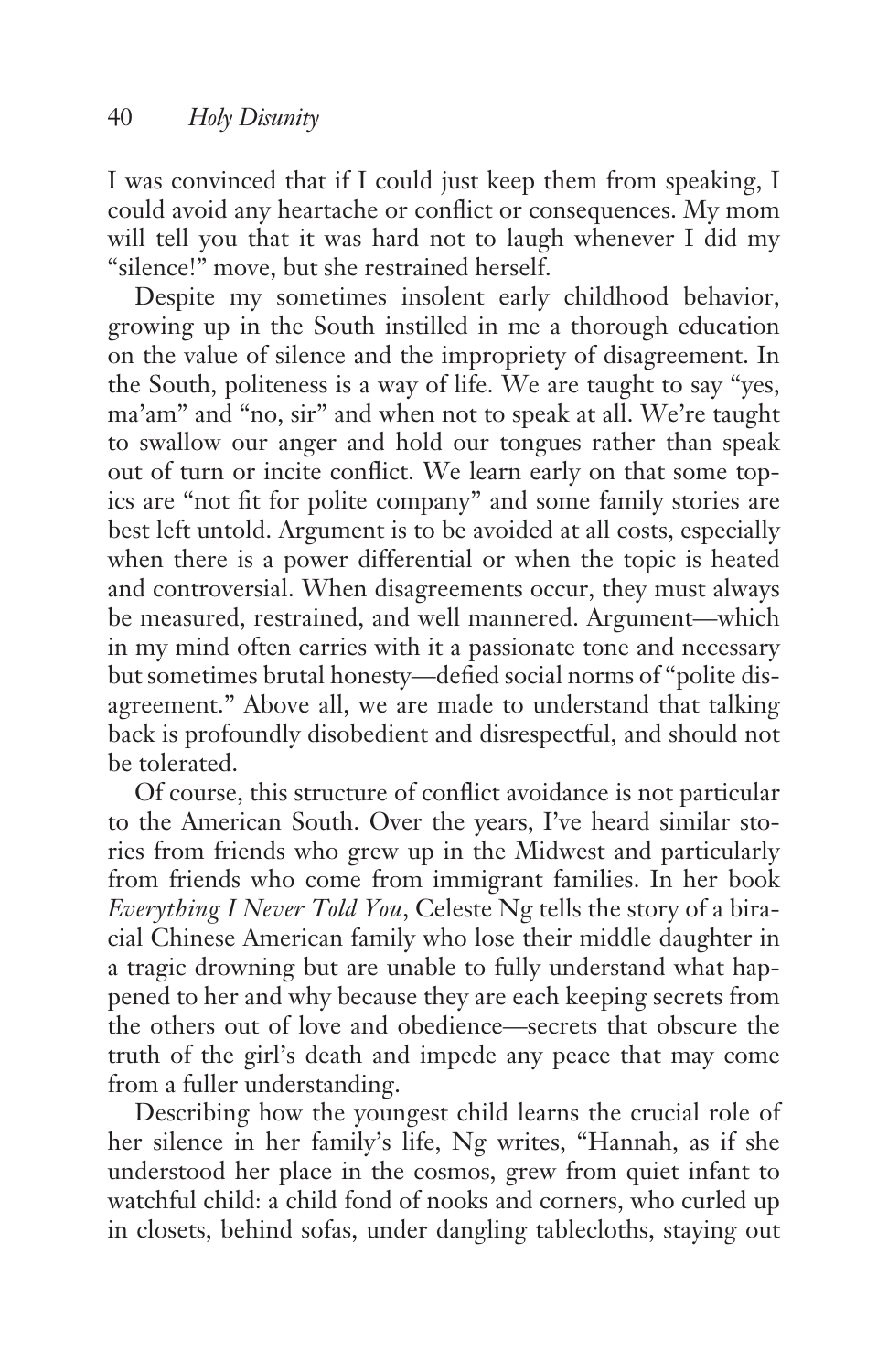of sight as well as out of mind, to ensure the terrain of the family did not change."1

Though particularly potent in the family of Ng's novel, this fear of conflict, upheaval, and argument undergirds much of our culture and social history. The risk of speaking up, of arguing against, of taking a contrary position and being honest and passionate about it is that you bring shame to your family and your community, and in so doing destroy relationships. This fear is also at the heart of the modern Christian church. While some traditions, like my own Presbyterian denomination, encourage questions and understand that people of good faith can disagree, there are still deeply entrenched expectations of how we disagree and when and how intensely. We employ complex systems, rules, and procedures for how to engage civilly even in our disagreement rather than devolve into "needlessly hostile argument." Failure to comply with these expectations is perceived as a threat to the unity of the church and even, at times, disobedience to God.

#### **Obedience versus Argument in the Bible**

Obedience is a consistent theme throughout the biblical text. Those claiming its significance in the life of faith will find no shortage of support for their conviction. The very first human story in Genesis is arguably one of a failure to obey and the consequences that arise from that disobedience. God gives Adam and Eve the freedom to name and care for all creatures in existence, to enjoy the abundant fruits and pleasures of Eden, and to live a life unhampered by shame and fear. But God also gives them a single boundary. One rule: Do not eat the fruit from the tree of the knowledge of good and evil. God warns Adam, "in the day that you eat of it you shall die" (Gen. 2:17).

In Adam and Eve's defense, they seem pretty committed to following this rule, right up until the serpent comes along. Eve, having not yet eaten from the tree of the knowledge of good and evil, has no reason or even capacity to suspect the serpent of ill will. For the first time in her existence, someone has offered her an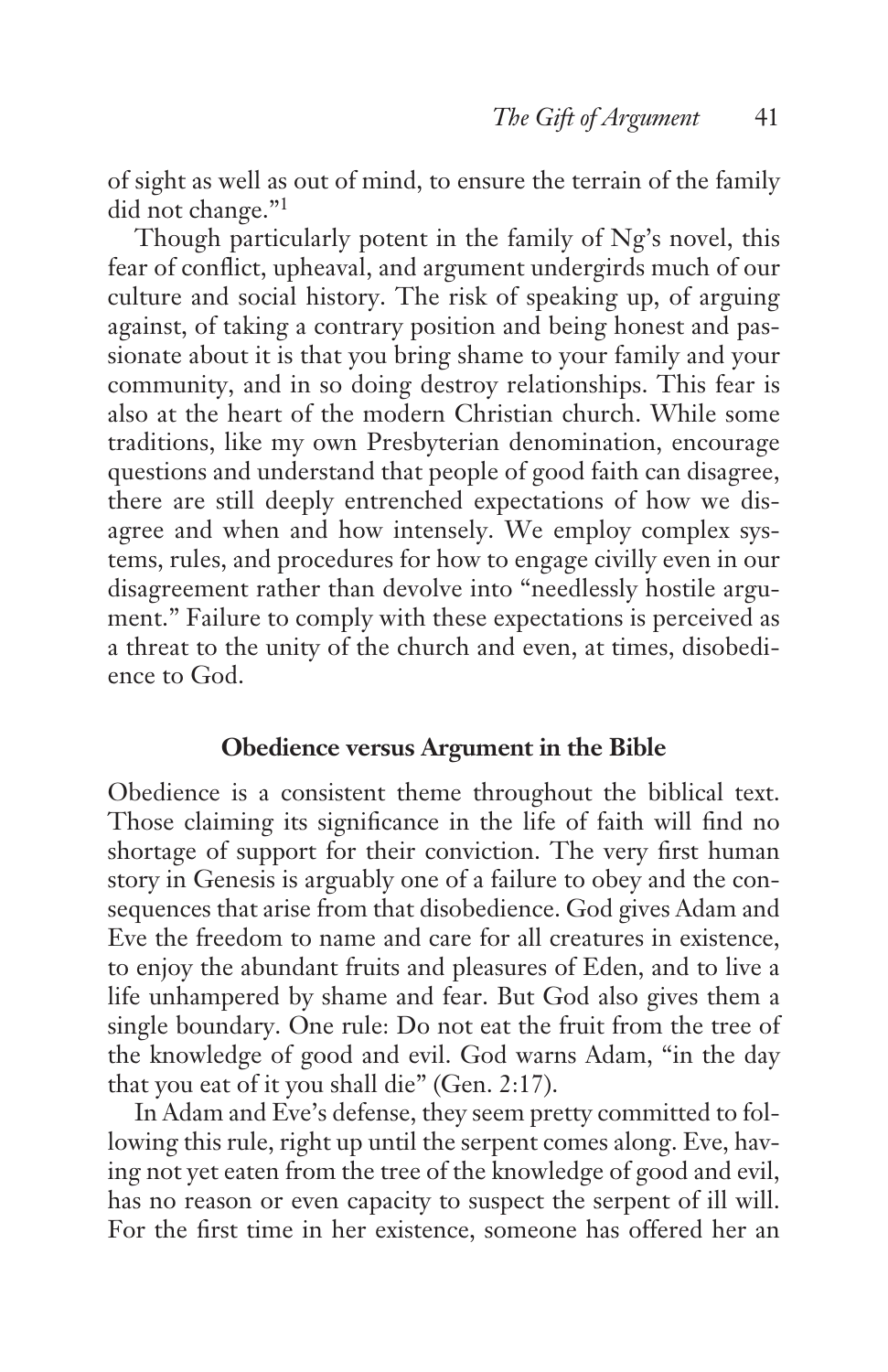alternative to God's command. He tells her that eating from the tree won't kill her after all. In essence, the serpent has presented a counterargument to God: the possibility that there is more to the truth than what Eve already knows. And she's intrigued. Honestly, I don't think it's entirely fair to expect her to know that something is wrong—even disobedience. She literally doesn't understand good and evil precisely *because* she hasn't eaten from the tree.

The serpent also isn't wrong. Eve and Adam eat the fruit, it's delicious, and afterward they do not—in fact—die. They just realize that they're naked and that some things are right and some are wrong and they have, apparently, just done the latter. Being perpetually disinclined toward obedience myself, I feel a fair amount of sympathy for these two bumbling humans. Still, there's no denying that given the choice between God's command and the serpent's intriguing alternative, Eve (and Adam) hardly hesitate before setting God's instructions aside in favor of another path. This disobedience supposedly enacts a chain of events that lead to the utter fall of humanity, at least according to modern Christian understanding.

From Abraham's covenant to Moses' ten commandments, David's kingship, and even Jesus' own teachings and life and death and resurrection—the Bible is almost entirely a book of God making promises to humanity on the singular condition that humanity obey God's commands, and humanity subsequently messing it up. Ours is mostly a story of epic disobedience. God only knows why God keeps at it.

There are, however, a few key examples of faithful obedience in our biblical story. The ultimate paragon is Jesus, who is repeatedly described as "obedient to the point of death" (Phil. 2:8). Though Jesus is plenty capable of getting himself into worldly trouble, he remains fully committed to God against the temptations of Satan, the disloyalty of his friends, the desperate reality of doubt, and even death itself. Trembling in the Garden of Gethsemane, Jesus begs that God might spare him. But immediately afterward, still slick with the sweat of genuine fear and doubt, he prays, "Yet, not my will but yours be done" (Luke 22:42). And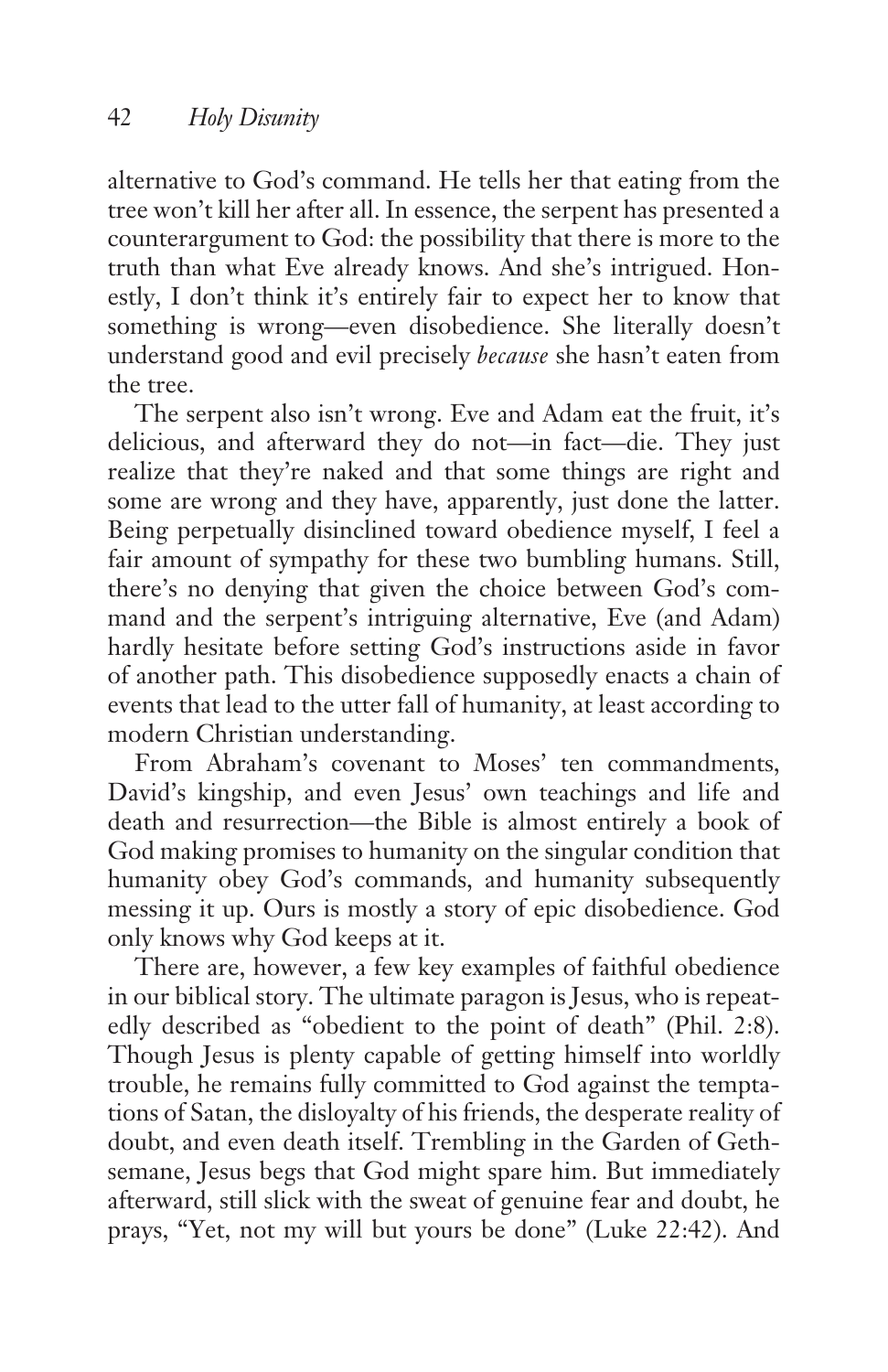dying on the cross, having already cried out in despair (depending on which Gospel account you prefer), Jesus commends his spirit to God and breathes his last (Luke 23:46). In his obedient submission, Jesus enters into death and overcomes it for the sake of us all.

The faithful witness of Jesus Christ cannot be overshadowed or matched by another, but he's not the only major biblical figure noted for his obedience to God. Long before Jesus took on flesh and entered into this world, there was Abraham. After waiting a lifetime for a son, Abraham conceives two. First Ishmael, with his wife's slave, Hagar, and then—according to God's promise—Isaac, with his wife Sarah. Not too many years after the fulfillment of this promise, in a biblical passage known as the Akedah, God says to Abraham, "Take your son, your only son Isaac, whom you love, and go to the land of Moriah, and offer him there as a burnt offering on one of the mountains that I shall show you" (Gen. 22:2).

In response to God's horrific command that Abraham kill his young son as a sacrifice to God, Abraham does not argue. Instead, he gathers his son and packs up the things needed for an altar sacrifice and sets off to follow God's command. Isaac is just old enough to carry the wood for the fire to burn his body. At the appointed time and place, Abraham lays his beloved son on the altar and prepares to sacrifice him. Perfect, unquestioning obedience. And thankfully, God sends a messenger to intervene just in the nick of time. Isaac's life is spared, and Abraham's faith commended. Ever since, we have held up Abraham's obedient willingness to sacrifice his son. Confronted with this brutal story about a God who demands a father kill his own son as a sign of faith, we are challenged to either faithfully accept or disobediently question.

## **The Problem of Politeness (How Argument Separates Us)**

These popular biblical interpretations of Abraham and Jesus establish a Christian precedent for believing that faithful obedience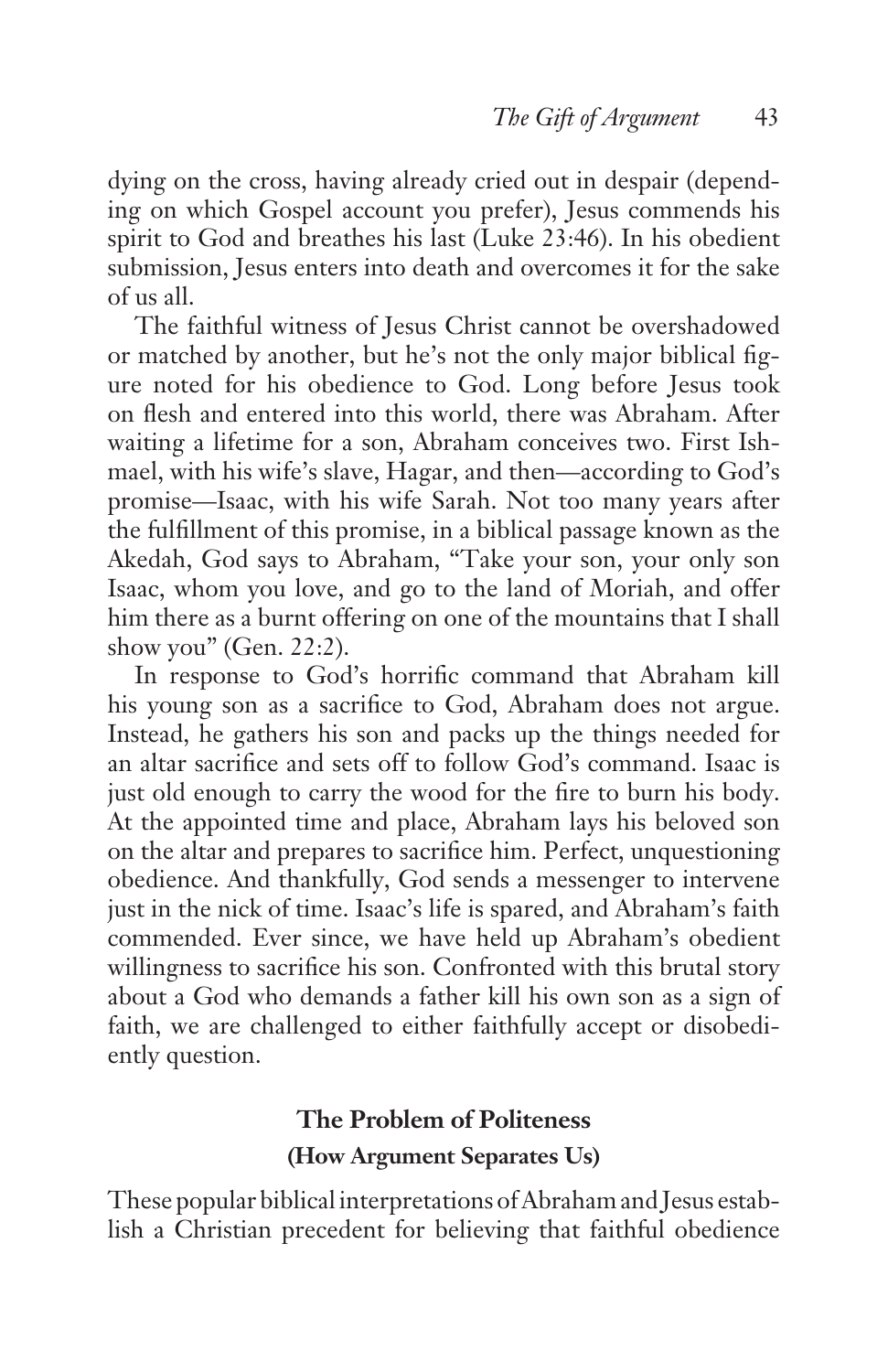means silent—or at least unquestioning—acquiescence. In this theological framework, passionate refusal or argument is seen as faithless insubordination. However, in the early days of Christianity, the church itself was seen as radical, insubordinate, and conflict-inciting because it refused to submit to Roman religious understandings or place Caesar on the same footing as God.

After Constantine, Christianity became intertwined with the state, and sometime over the centuries a theology of faithful obedience became likewise intertwined with secular notions of proper etiquette. Jesus' Sermon on the Mount proclamation to "turn the other cheek" became conflated with silently bearing one's own mistreatment or oppression. The call to love one's enemies became a call to be nice and polite—no matter how someone else is treating you or others. The call to understand ourselves as a single body of Christ came to be understood as a call to hold together no matter what, and above all, not to rock the boat. Essentially, Christian obedience became a call to adhere to the ethics of civility.

Even in increasingly secular twenty-first-century America, these standards of behavior pervade our culture. Recently, the significance of civility has become a point of particular contention. Though civility originally centered on how to be a good and engaged citizen, sometime around the sixteenth century the word took on a definition more akin to general politeness, which is still its dictionary definition today.2 The dictionary also notes an archaic definition of "culture; good breeding."3 This is not an altogether surprising evolution. The word "civil" derives from the Latin *civilis* meaning "of or relating to citizens." Meanwhile, "politeness" derives from the Latin *politus* and evolved from a more literal meaning of "smooth and polished" in a physical sense to one of "elegant and cultured" in the sixteenth century, before finally landing on its current understanding of "courteous behavior."4

The not-so-subtle implication of this evolution is that those who were good citizens (i.e., those who were *allowed* to be citizens, especially the elite who had proximity to and influence over state power) established the expected codes of behavior (i.e., behaviors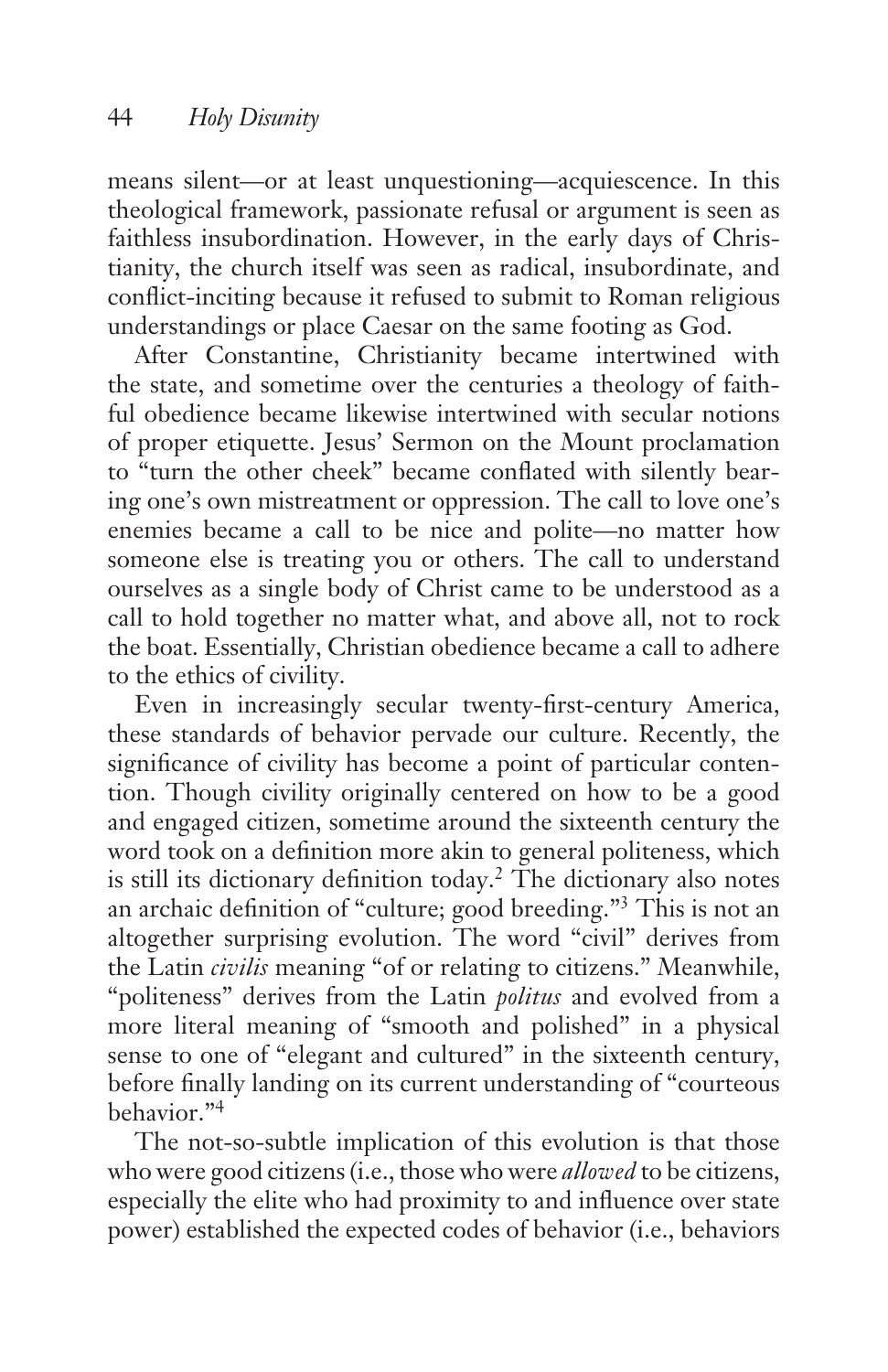that preserved the status quo), and those with less access to power were left to assimilate to the best of their ability, or else be effectively gated from "polite" or "civil" society.

Over the centuries, this divide along the fault lines of civility and politeness has frequently—if not always—mirrored fault lines of class, race, gender, sexuality, ethnicity, nationality, religion, and so on. Essentially, the crucial function of civility is that it maintain the existing system of power by keeping the privileged powerful and the oppressed "in their place."

This is as true today as it was five hundred years ago.

During the 2016 election cycle, Donald Trump gained the nomination of the Republican Party and ultimately won the presidency largely through the support of working-class white Americans who felt disenfranchised from power and the political system by Washington elites. They and others who supported Trump pointed to his refusal to play by the rules of the system and his willingness to speak in ways that were typically considered inappropriate or rude, as he referred to his opponents as losers and any number of other disparaging descriptors. Essentially, they saw him as helpfully uncivil in a way that reflected their own experience of failing to match the expectations of elite society.

Ironically, Trump defended himself against accusations of incivility by pointing to precisely the ways he differs from many of his most ardent supporters, harking back to a definition of civility that relied on class and status rather than behavior. In a conversation with reporters in October 2017, Trump said, "I think the press makes me more uncivil than I am. You know, people don't understand I went to an Ivy League college. I was a nice student. I did very well. I'm a very intelligent person. You know, the fact is I think—I really believe—I think the press creates a different image of Donald Trump than the real person."5

Months later, in the middle of 2018, civility again became fodder for American debate when citizens encountered members of President Trump's administration in public spaces and confronted them with anger and harsh words.

Owners of the Red Hen restaurant in Lexington, Virginia, asked White House press secretary Sarah Huckabee Sanders to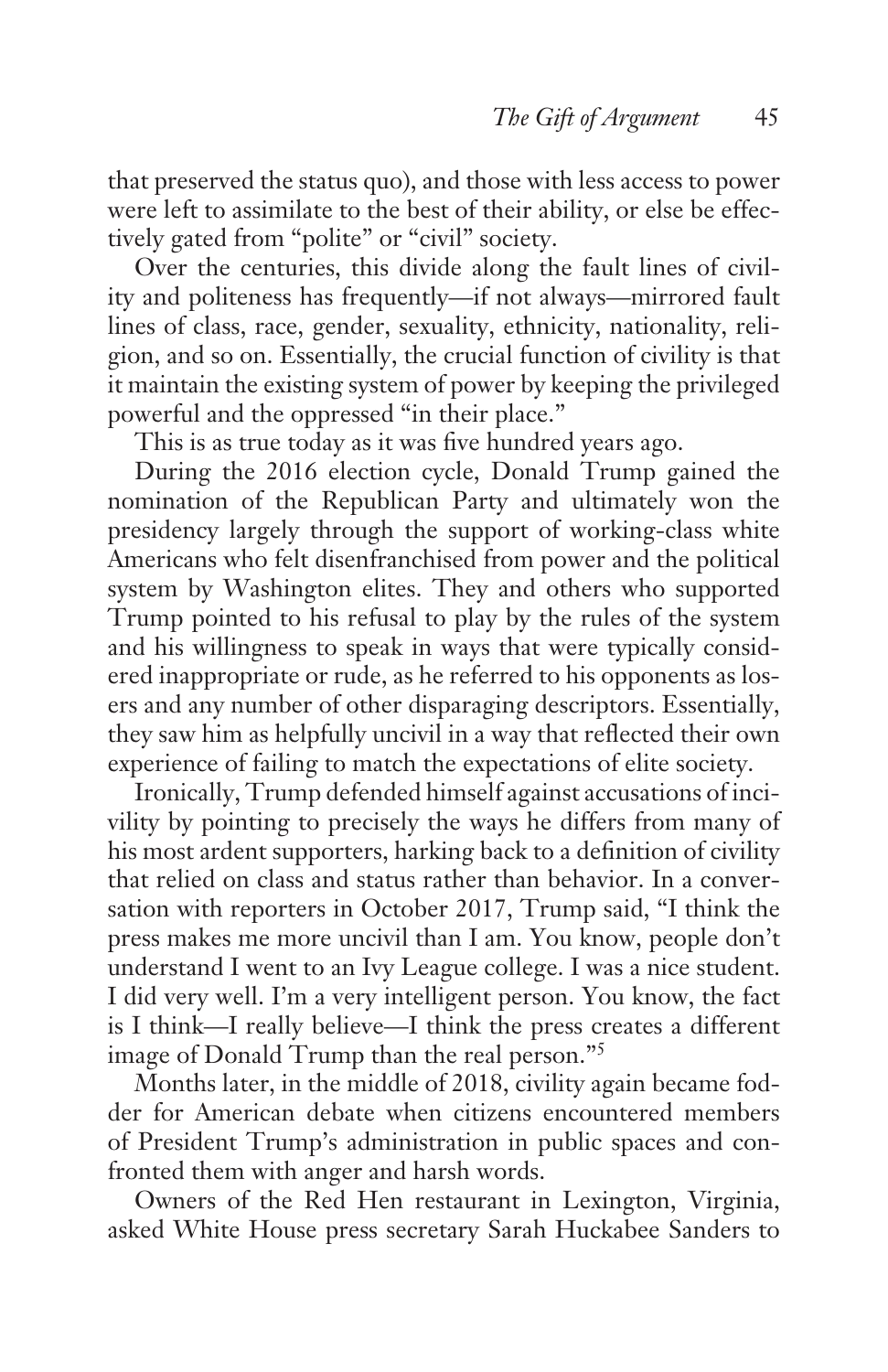leave after Sanders and her friends had been seated and ordered food. The restaurant owner had not been at the restaurant when Sanders first arrived, but her employees reached out to her because they were uncomfortable.

According to the *Washington Post*, the owner said, "I'm not a huge fan of confrontation. I have a business, and I want the business to thrive. This feels like the moment in our democracy when people have to make uncomfortable actions and decisions to uphold their morals."6

This situation with Sanders was one of several like it over a period of a few weeks. Trump adviser Stephen Miller was called a "fascist" while dining at a restaurant.7 Environmental Protection Agency administrator Scott Pruitt was confronted during lunch by a woman with her young son in tow.8 The woman urged Pruitt to resign, saying, "We deserve to have somebody at the EPA who actually does protect our environment, somebody who believes in climate change and takes it seriously for the benefit of all of us, including our children."

Not long after this encounter, Pruitt did indeed resign, saying that "the unrelenting attacks on me personally [and] my family are unprecedented and have taken a sizable toll on all of us."9

These public confrontations sparked a fierce discourse on the definition and significance of civility. While some encouraged the confrontations, many of the most established leaders across the political divide decried the encounters as "unacceptable." Opinion pieces in major newspapers offered various perspectives on who was to blame for the breakdown in public decency. In a *New York Times* piece, Michelle Goldberg argued that people were resorting to uncivil tactics precisely because they were unable to voice their concerns in traditionally civil ways.<sup>10</sup> Though she was speaking in defense of those confronting Trump administration members, it's worth noting that Trump supporters offered similar reasoning for why they voted for him in the first place.

While some claim that civility merely calls us to be respectful in our disagreements—a noble pursuit in general—opinions vary widely on what constitutes respect and who is deserving of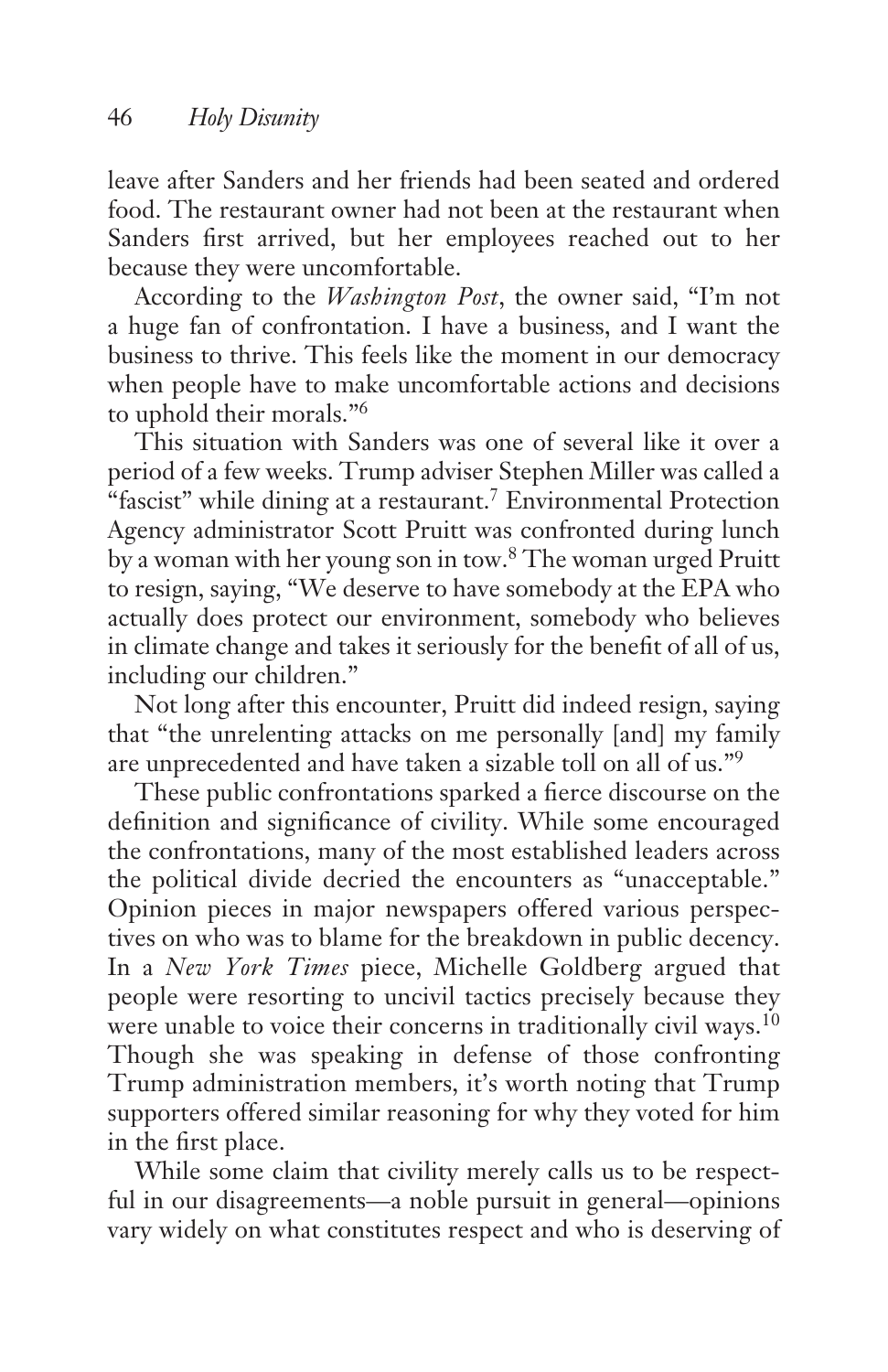it. As long as civility is defined by the existing system of power, arguing or dissenting in any way that destabilizes the system is deemed uncivil.

To the extent that faithful obedience has become conflated with civility and politeness, to be uncivil is to be unchristian. To be unapologetically disruptive is to be unfaithful or ungracious. To be argumentative is to create discord and tension at the expense of peace. Certainly, it's reasonable to claim that the call to Christian life comes with expectations of behavior. We are called to do justice, love kindness, show mercy. We are called to recognize the image of God in other people, even those who we believe are doing ungodly things that harm others. We are indeed called to love our enemies.

However, we must carefully disentangle our Christian understanding of faithfulness from a politics of politeness. It is not our Christian task to preserve the status quo of American ethics, or even earthly ethics. We are called to be anchored, above all, to the ethics of the kindom of God.<sup>11</sup> And when worldly understandings of respectful behavior preserve the power of some by silencing others, we must question whether those worldly understandings match the ethics to which God calls us and which Christ embodies.

Does God call us to hold our tongue, to temper the passion of our argument or the strength of our conviction in the name of civil discourse? To denounce our own anger over that which runs contrary to our deepest beliefs as hateful and thus inappropriate? Does God call us to inflict these expectations on others?

At some point, we must examine our dogged commitment to civility and subsequent fear of argument. What compels these convictions? Is it truly our Christian faith? Or is it merely our human fear of discomfort, conflict, and upheaval?

#### **Do Talk Back to Me**

#### **(Argument and Obedience in the Bible, Revisited)**

Jesus does a remarkably impressive job of engaging nonviolently even with those who seek to do violence to him. Hanging on the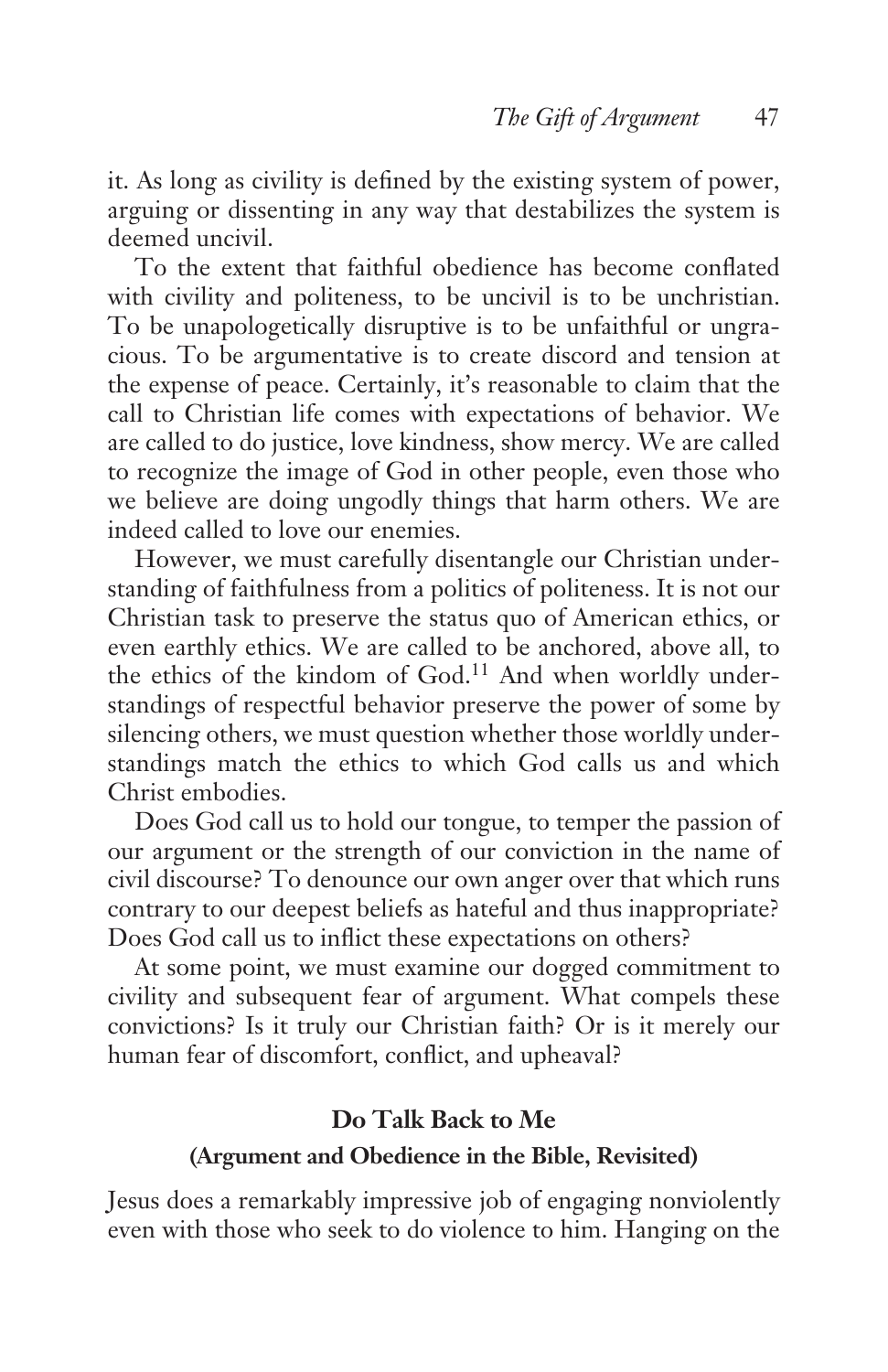cross, Jesus neither uses divine power to save himself nor even curses his executioners. Indeed, he pays them relatively little attention, choosing to focus instead on the two men hanging on either side of him, also facing death (Luke 23:32–43). To these, he offers opportunity for grace and hope.

It's true that Christ follows God's command even to death. But if we look to Christ as our paragon of obedience, we quickly find a framework of behavior that embraces argument and upheaval and, at times, rejects standard expectations of decorum. In the Sermon on the Mount, Jesus instructs his followers to resist anger and seek reconciliation (Matt. 5:21–26). Elsewhere, when those who are paralyzed or suffering physically approach him, he makes time for them (Mark 2:1-12; John 5:1-15). When the hemorrhaging woman interrupts him on the way to visit the dying daughter of an important official, he stops to praise her faith (Mark 5:25– 34; Luke 8:43–48). He saves an adulterous woman on the verge of being stoned (John 8:1–11), sits with tax collectors and other sinners (Matt. 9:11), and makes time for meal and fellowship in the face of certain death (John 12:1–10). Remembering these stories, it is clear that Jesus embodies kindness, love, and radical grace which we can only hope to imperfectly emulate.

And yet, he unflinchingly refers to questioning believers and certain corrupt religious leaders as a "brood of vipers" (Matt. 12:34). He decries an entire generation when he is asked to show a sign of his power (Matt. 16:4). He curses a barren fig tree that is unable to sate his hunger with fruit, and when he encounters the money changers in the temple, he flips their tables with no restraint or concern for the rules of civility (Mark 11:12–25). He also makes a habit of rebuking his disciples when they repeatedly miss the point of his teaching. It's clear that Jesus isn't afraid to show anger, to shout when necessary. And though he refrains from physically harming other people and warns his followers against it, he is more than willing to cause a little destruction and disruption when the greedy powers of this world vandalize sacred space.

Jesus does indeed show mercy and grace and seems to recognize the God-belovedness of all those he encounters, including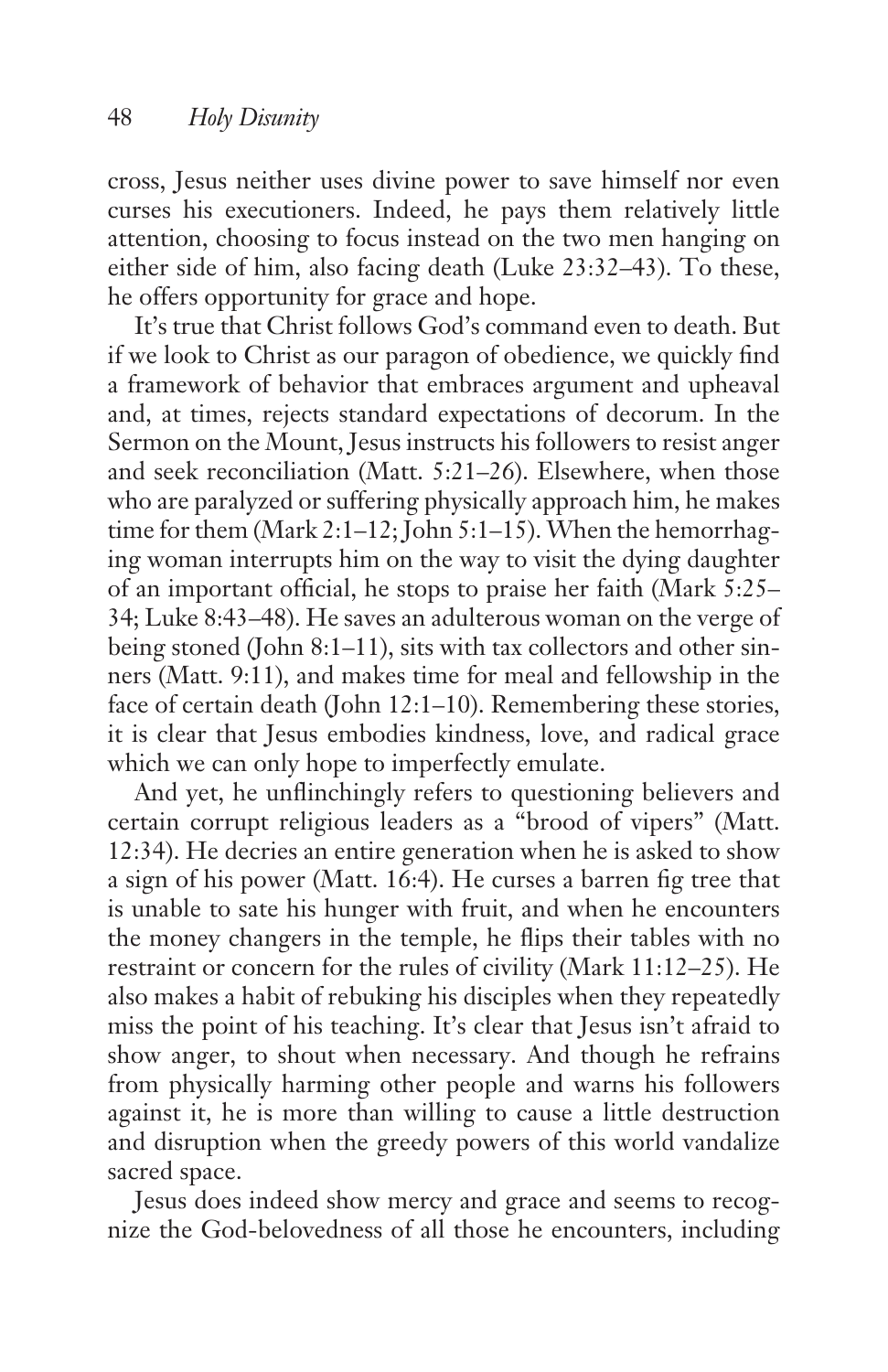his enemies. But he also sets himself against systems of power and expectations of behavior when they violate his own Godgiven ethics.

One could suggest that Jesus is allowed to get angry and argue and throw tables because he is the Son of God. Who other than Jesus can know when anger is righteous, and who among Christians would dare to claim that Jesus isn't allowed to argue exactly as he sees fit?

However, in the story of the Syrophoenician woman (or Canaanite, depending on the Gospel account), we see Jesus allow and even praise arguments *against him* in the name of true faith (Matt. 15:21–28; Mark 7:24–29). In both Matthew and Mark, Jesus encounters this woman who is not one of his people, and when she seeks his help he refuses her, saying, "It is not fair to take the children's food and throw it to the dogs." She doesn't quietly desist. Instead the woman pushes further, pointing out that even dogs eat the scraps from the table.

By approaching Jesus at all she has violated social rules. And then she has the gall to argue with him about whether she deserves his help. Rather than scold or rebuke her for her insolence, as he has previously proven himself willing to do with others, Jesus praises the woman for her faith and heals her daughter. Biblical interpreters and theologians debate whether Jesus actually changed his mind or was merely setting an example. But either way, he makes clear that argument can be an act of faith.

Abraham's story too, upon closer inspection, might have a more nuanced theology to offer us than silent, unquestioning obedience—even, and especially, in the Akedah. At the beginning of that story, when God first demands that Abraham sacrifice his son, the text reveals that Abraham is being tested. From a perspective that exalts obedience as the ideal virtue of faithfulness, Abraham's silent acquiescence seems like the correct response to the test. But taken in the larger context of God's interaction with humanity and even with Abraham specifically, it seems that God might have been testing something else.

After all, Abraham has established his commitment to obeying God time and again prior to this test. At God's command,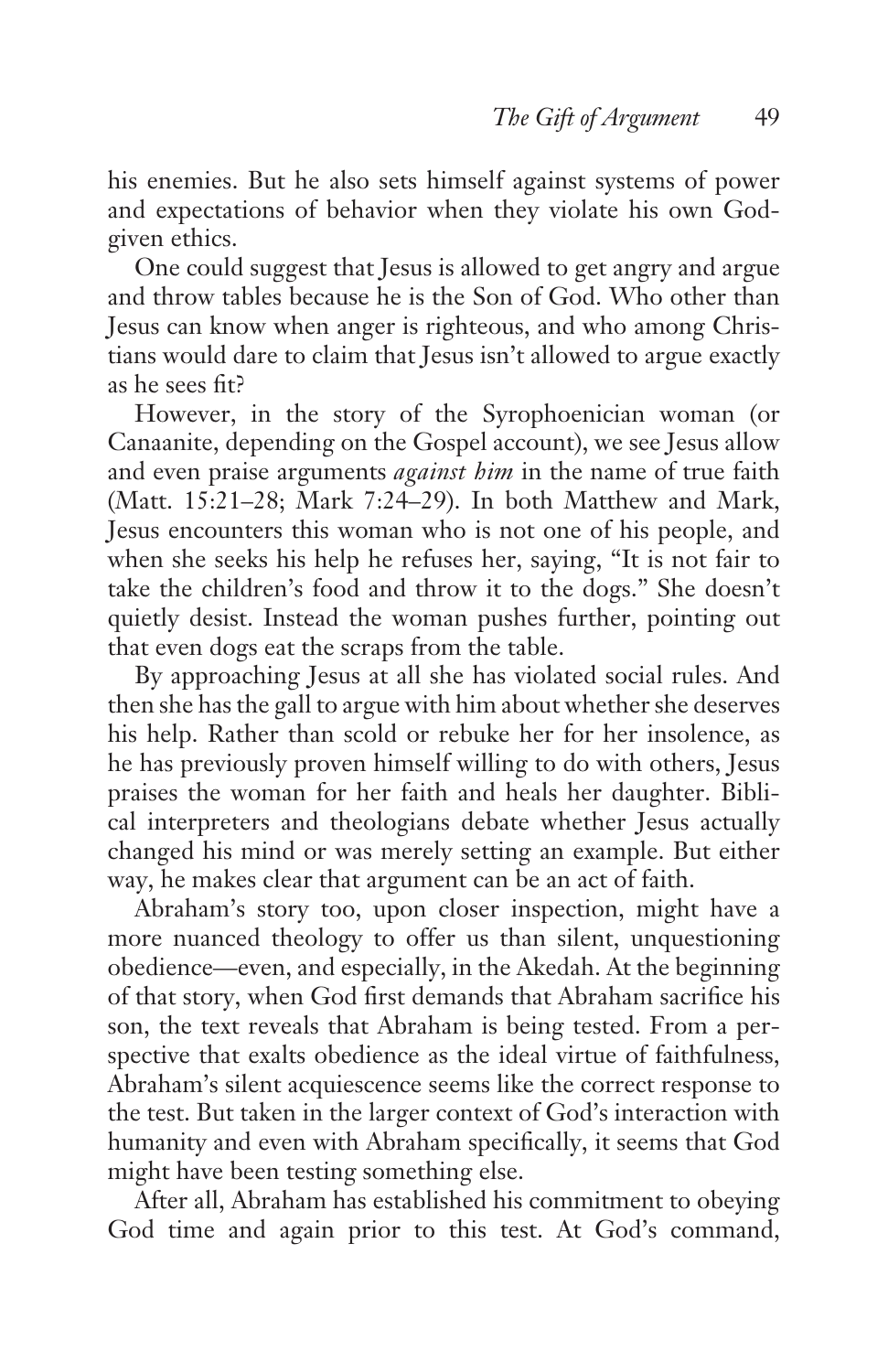Abraham gathers his wife and nephew and leaves his homeland for a destination unknown. He refuses to take the spoils of his conquests after battle, he plays the gracious host to God's angels, and he even circumcises himself and all of his men after his covenant with God is made. God has little cause to question Abraham's obedience, given this lengthy résumé. One is left to wonder either why God still needs reassurance or whether this test in the Akedah is about something else. It seems as if, rather than testing Abraham's obedience, God was testing Abraham's faith in their relationship.

Abraham's relationship with God is supremely special, especially in comparison to the other humans with whom God has previously interacted. The covenant that God makes with Abraham not very long before the Akedah story represents a profound shift in God's relationship with humanity. Prior to the covenant, God addresses humans as a master demanding information or action from a slave. God demands answers, asking Adam and Eve, "Where are you?," and Cain, "Where is your brother?" (Gen. 3:9; 4:9). God gives Noah exact specifications for building the ark. Even with Abraham, before their covenant ritual, God simply commands Abraham to go to Canaan, leaving space for nothing other than obedience.

However, through the covenant, God invites Abraham—and his descendants with him—into a new relationship. According to Genesis 17, God promises to establish an everlasting covenant with Abraham and his offspring, out of whom kings will arise, and to whom the land of Canaan is given. In return, Abraham promises to uphold the covenant. As a marker of this relational change, Abram and Sarai are given new names, Abraham and Sarah. When God calls to Abraham in the beginning of the Akedah, it is the first time in the Bible that God addresses a human by name. Through this covenant, God and Abraham enter into a relationship not of master and slave, but of partners engaged in mutual participation and conversation.

The astoundingly intimate and mutual nature of God's relationship with Abraham is even more explicitly revealed in the story of Sodom and Gomorrah, which falls between the covenant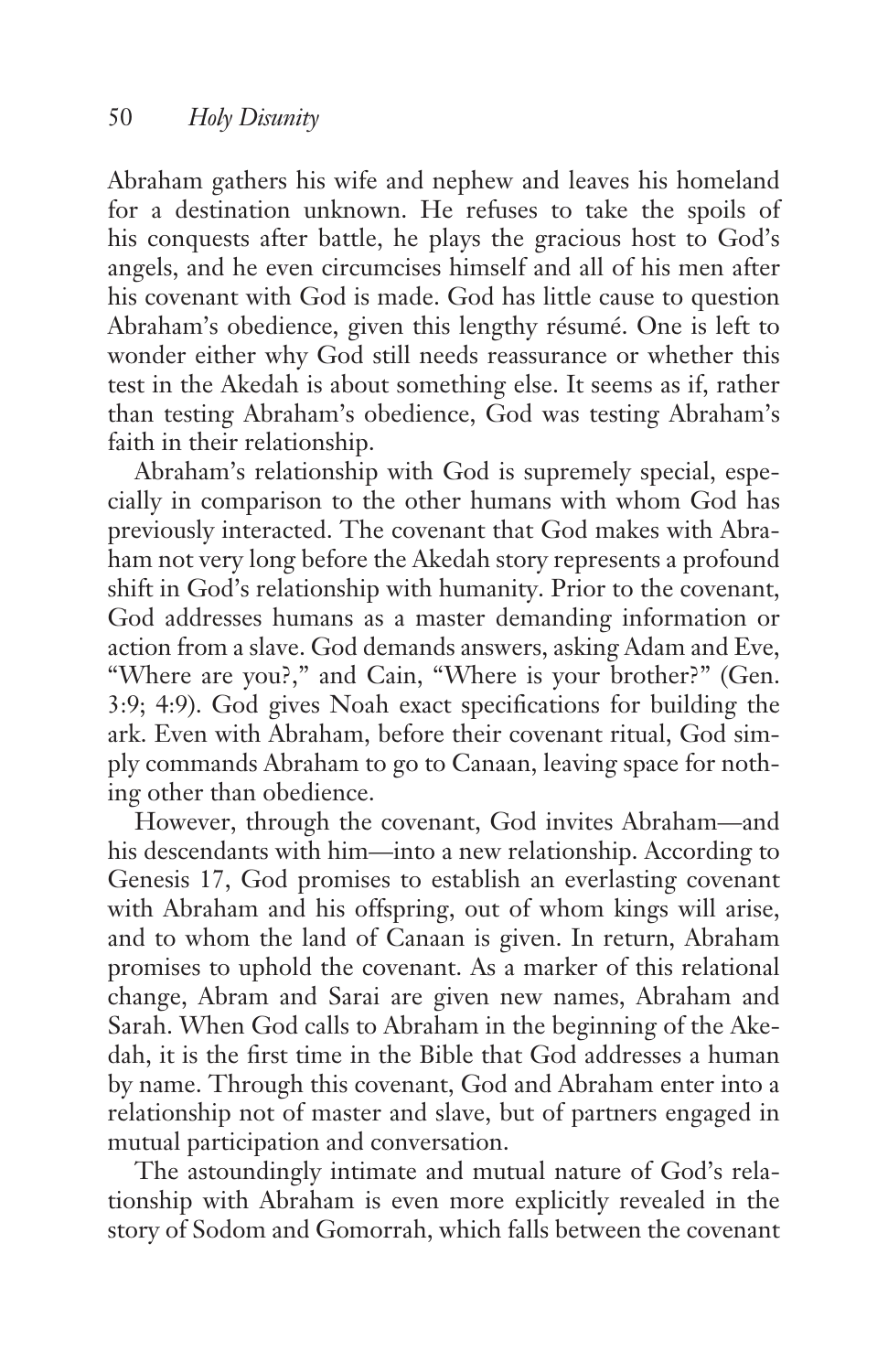ritual and the Akedah. In this story (Gen. 18:17–32), God decides to destroy the sinful cities for their unfaithfulness and reveals the plan to Abraham. He dares to push back on God, bargaining about the number of righteous inhabitants that would allow Sodom and Gomorrah to be spared. God allows Abraham's challenges and, even more strikingly, considers changing plans in response to Abraham's protests.

In the Akedah, God seems almost to be daring Abraham to protest again. Calling for the sacrifice of Isaac is an utterly cruel demand, made even more twisted because it directly contradicts the promise God made to Abraham as a term of their covenant that his descendants would flourish through Isaac. Elie Wiesel points out, in his essay on the Akedah, that ancient Jewish law would have claimed that God was just as bound by the terms of the covenant as Abraham.12 Given this, Abraham would have known that God had no right to make such a demand and that Abraham would be absolutely justified in questioning the order.

However, Abraham doesn't question. He doesn't speak at all. Instead, he simply rises early in the morning to set about the task that God has asked of him. This choice marks the beginning of a deep and striking silence that permeates the story and stands in stark contrast to the previously established dialogue. In refusing to speak, Abraham essentially denies his sacred relationship with God.

The journey to Moriah—the place that God indicates for the sacrifice ritual—takes place in unbroken silence for three days. When they arrive, Abraham commands his men to stay behind, and tells them that he and "the boy" will go worship (Gen. 22:5). Abraham's word choice here is significant—he refuses to identify Isaac as his son. Quite possibly, he simply must distance himself in order to carry out the act that lies before him, but in any case, he effectively denies another sacred relationship, that of a father to a son born as the miraculous fulfillment of divine promise.

When Isaac is bound upon the altar, and the knife is raised in Abraham's hand, heaven intercedes to spare Isaac's life. But while it had been the very voice of God who first called out to Abraham in the beginning of this story, it is now an angel who delivers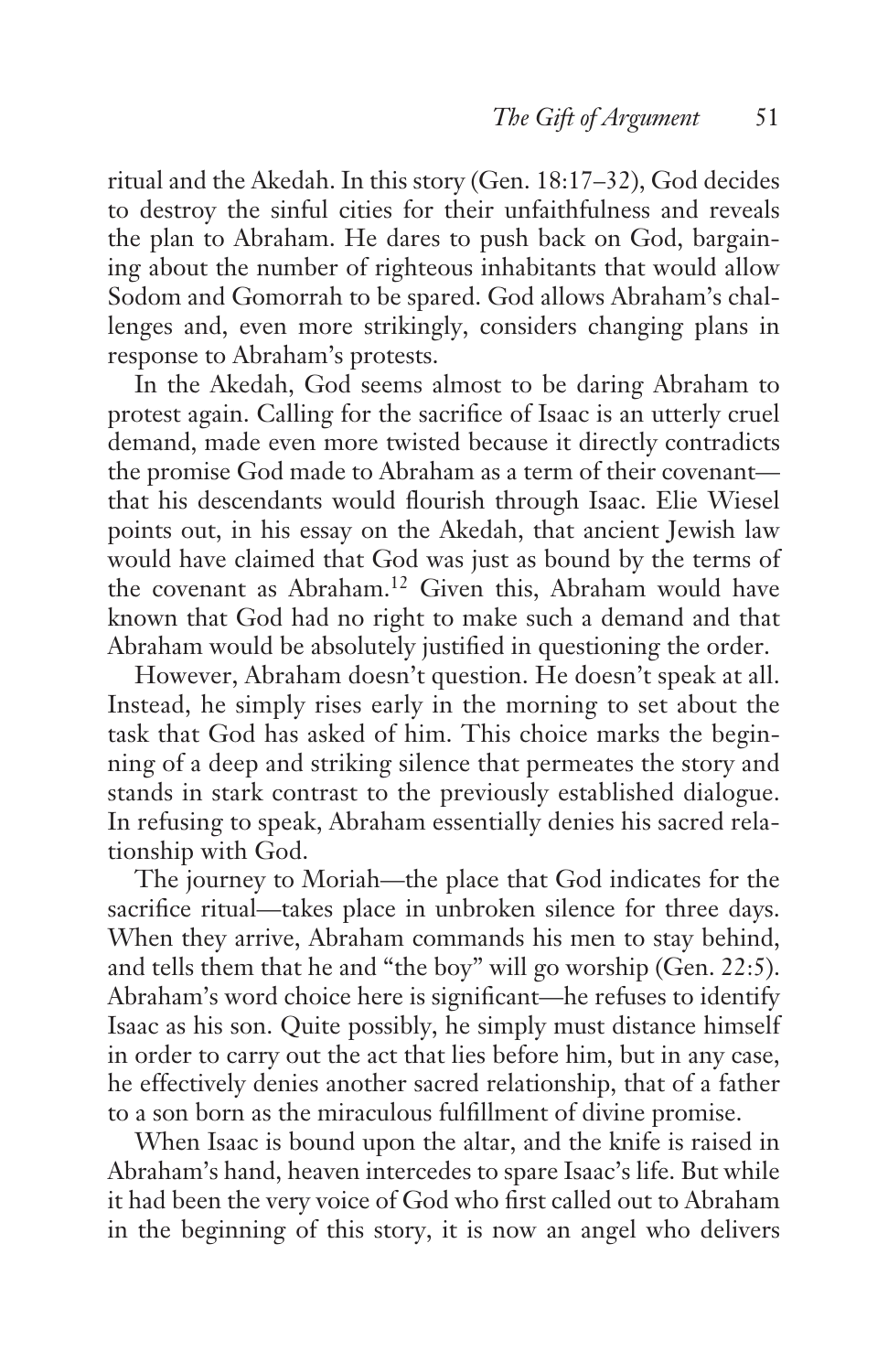the command that stays Abraham's hand. Abraham chose silent obedience over conversation with God, and here, God refrains from direct conversation with Abraham.

Certainly Abraham's obedience is praised and the angel tells him that, as a result, his descendants will prosper, but underlying these reaffirmations of the covenantal promise is an unspoken and less favorable consequence to Abraham's choice. When the trial is over, the text states that Abraham returns to his men. As Elie Wiesel points out, the singular "he" is significant and intentional in contrast to the "we" stated by Abraham when he and Isaac first leave their servants behind.<sup>13</sup> What exactly has become of Isaac is unclear, but a definite separation has occurred and Abraham is never again described as speaking to either Isaac or God. When Abraham returns home from Moriah, he is a man alone. Where he has denied relationship to God, so relationship is denied to him.

The question lingers: Was Abraham faithful in his silent obedience to God's command, or was more required of him? Was his ultimate duty to the single sacred command or to trust in the relationship?

So eager is Abraham to obey, so afraid is he of defiance, that he upholds God's command even over all his other experiences of God's nature and will. But God is living and dynamic and relational, and to relegate God to one single command is to create a static image of God. In his silent obedience, Abraham has created an idol of his understanding of God's command. We must be wary, in setting our sights on obedience to God's *command*, that we don't lose sight of God's own *self*. We are required to do more. To obey God's will—certainly—but also to encounter and discern that divine will in participative relationship with God.

Perhaps the question is not whether we silently obey or not, or even whether we are quietly polite and thus faithful, or else rebelliously argumentative and thus disobedient. Perhaps the question for us is what to obey and how, and how to do it in ways that foster authentic relationship rather than rigid systems of decorum where people are bound by the strictures of civility or nicety and can therefore only offer some fractured and restrained insight into their convictions.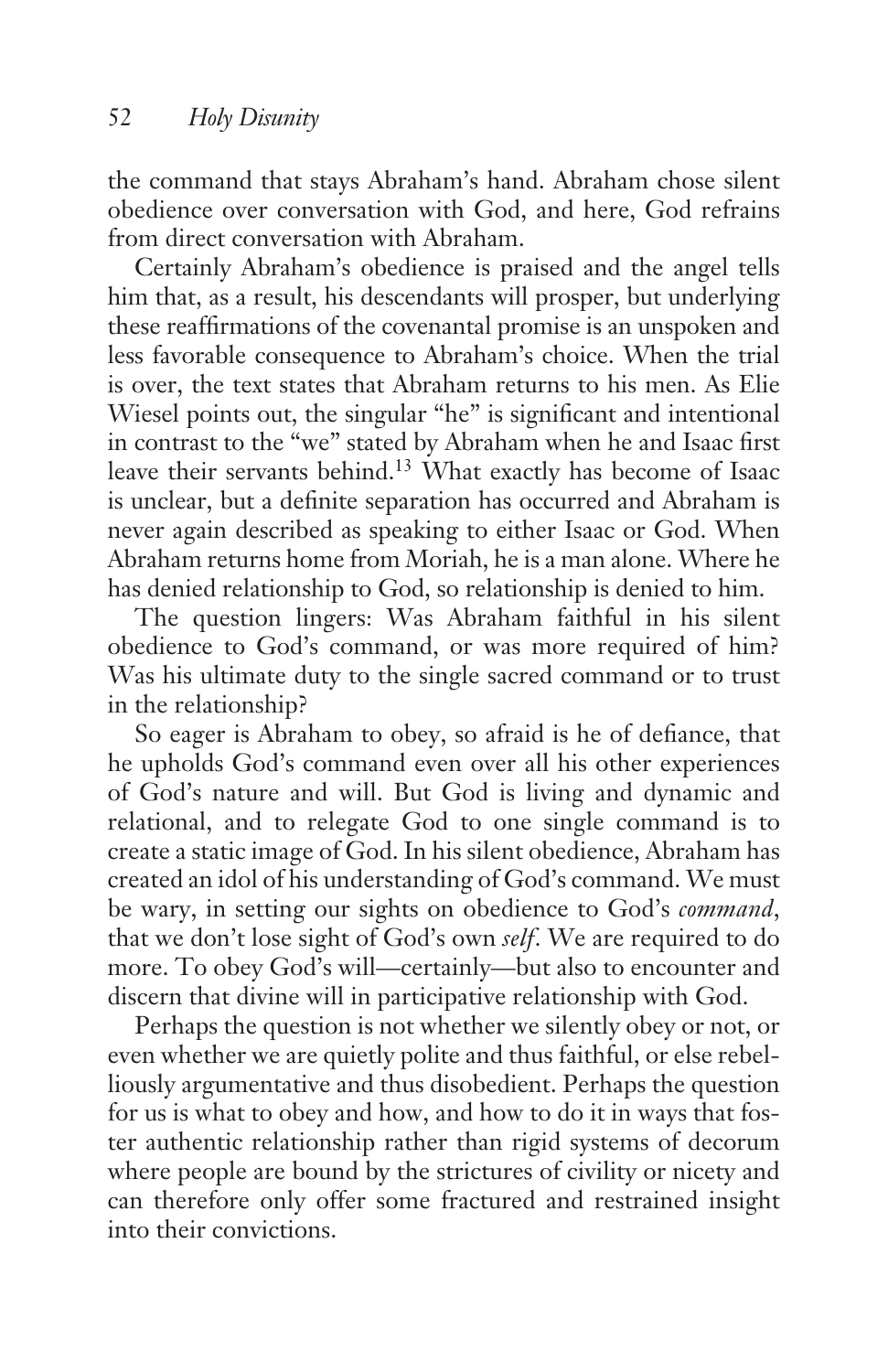### **Trust Enough (How Argument Can Save Us)**

In reexamining the witness of Jesus, we see an example of daring and sometimes argumentative engagement both embodied by Christ and encouraged in others when born from a place of faith. In reexamining Abraham and the Akedah, we see a warning against silent obedience at the expense of honest and engaged relationship. The potential cost, then, of avoiding argument when it is needed is loss of relationship, distance, pain, and even death. By contrast, the gift that argument holds for us, if we dare to allow for it in ourselves and in others, is genuine, authentic, honest dialogue, born out of deep trust, from which previously unimagined futures can grow.

### Not long after my spiritual encounter with a snake by the creek at my seminary compelled me to embrace my own queerness, I came out to several people I loved. I was still months away from being ready to tell my parents, but I was so alive with this new understanding of myself and the new relationship with a classmate that came alongside that discovery that I had to share.

I revealed my news to two trusted people from my home faith community, a pastor and a dear friend from childhood. To my dismay, neither of them offered the acceptance and embrace that I hoped for. One asked whether I'd considered how much this would devastate my parents. The other pointed to my previous romantic misadventures and questioned whether this new relationship was worth the cost, and went on to say that had I come out as gay they would have been supportive, but that bisexuality felt too much like trying to have one's cake and eat it too.

These trusted friends knew me deeply, and I believe their rejection came both from judgment and from genuine understanding of my history. It was also because of my close and long-term relationships with both of them that their responses devastated me so deeply. I trusted them and their assessment, and I was so new and fragile in my queer identity that I wondered whether they were right. Perhaps I didn't love this new person enough to let my truth hurt my family. Perhaps there *wasn't* any such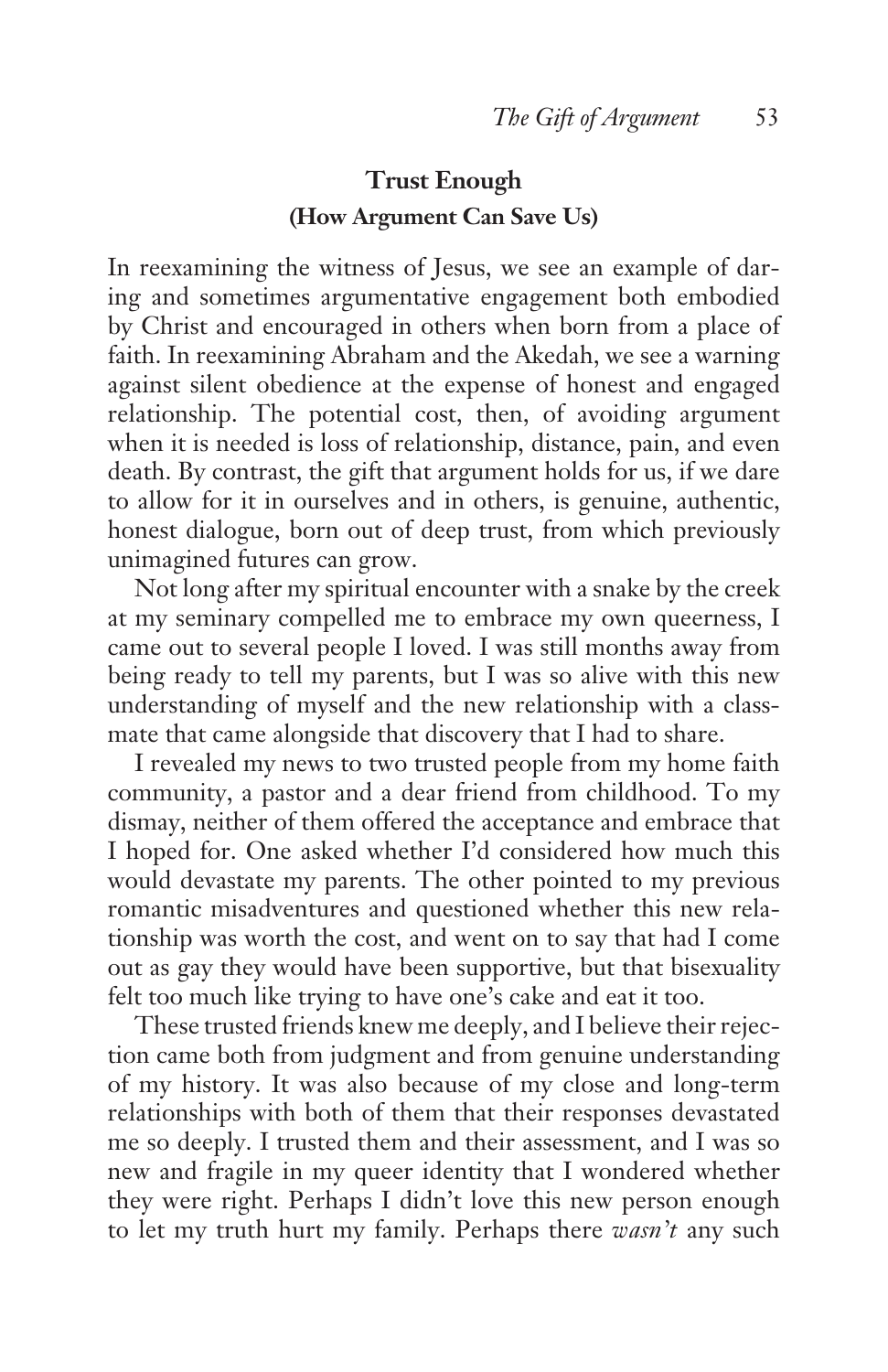thing as bisexuality, and I was simply a still-halfway-repressed gay woman.

On the basis of those two painfully sad conversations, I might have walked away from myself and the future of love and authentic queerness that awaited me. Or I might have walked away from these two lifelong friends and the history and love we shared. They might well have decided they were done with me, too.

On the other hand, our years of trusted relationship were also how I found the strength and courage to push back, to trust both myself and them with the scarier possibility that I was right. I responded to each of them, both angry and defensive. My posture was emotional, no doubt, and neither as strategic nor as compassionate as I would have liked. But I left nothing back. In the fury of my pain I bared the truth of that hurt and my own ultimately undeniable convictions to them. It could have been the end of my relationship with either of them, but it wasn't. I stayed in the struggle with them, and they, no doubt out of their love for me and trust in our relationship, stayed in the struggle too. We argued, and we grew, by God's grace, to a place of reconciliation. These days those two old friends are also two of my fiercest allies.

Perhaps those experiences are why, several years later, I dared again to argue with someone I trusted and cared for. I had an uncommonly close friendship with my seminary's president. We connected when I was still a prospective student over our shared history in Atlanta and the South Carolina low country. He sounded like the men I'd grown up around, like home, and beyond that, my mother knew of him and respected him, so I trusted him implicitly. No doubt that is why he was one of the first people beyond my close circle of friends to whom I came out. I no longer remember exactly what either of us said in that conversation, but I know that I expressed fear that the place we both came from and the people in it would never understand and embrace me for who I was. And I know that he expressed, without hesitation, that if indeed it turned out that my people wouldn't have me, he would be my people and he would embrace me exactly as the queer and God-beloved person that I was.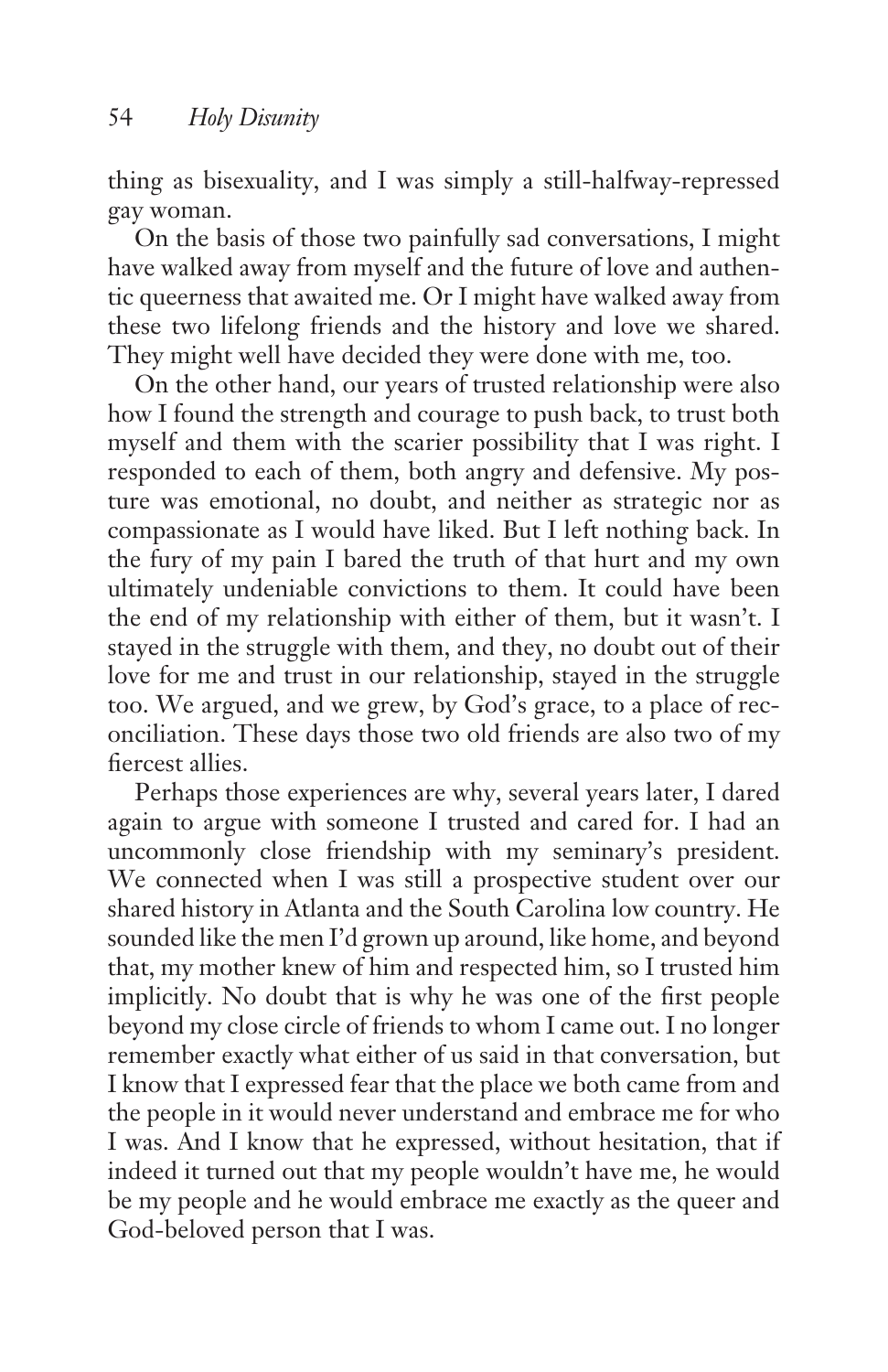It was a powerful and holy moment. And it contrasted sharply with the tense oppositional circumstances we often found ourselves in over the next several years. My coming out catapulted me into political awareness and activism. I joined a cadre of fellow queer students and our allies in fighting against ongoing inequalities on our campus and in our denomination. My seminary president, for his part, was a self-identified pro-LGBTQ liberal who found himself in the middle of central Texas, which counted a number of conservative Presbyterian churches, both big and small, among its number. Whatever his own ideological mooring, his deepest conviction was in a church that should stay united as one body even amid crucial value differences. The president and I were often at odds over how the seminary should respond to this tense reality. And yet, with a fair amount of frequency I found myself in his office talking about ministry and my future and even, sometimes, the very things that divided us.

Never was this divide between the two us more fraught than in my final semester of school. At the time, our denomination was poised to vote on two deeply controversial issues at its upcoming 221st General Assembly (2014)—divesting from three American companies doing business in Israel, and clarifying our definition of marriage to include same-sex couples. I admit I was so focused on the marriage equality vote that I knew next to nothing about the divestment issue or the politics surrounding it, but it was also a pivotal and controversial vote.

As I mentioned in the previous chapter, in the face of these impending conflicts, Columbia Theological Seminary sent a letter to the commissioners of the General Assembly urging peace and togetherness above all, and they encouraged their sister seminaries to follow suit. Responding to this call, the faculty of my own school also addressed a letter to the commissioners, calling for "mutual forbearance" and the delay of any ruling that might contribute to further conflict and division within the church. Both letters were made public, and they stirred up quite a response.

The outcry against my seminary's letter was swift and potent. Many wrote responses and either sent them directly to the faculty or published them online. I did both, writing about my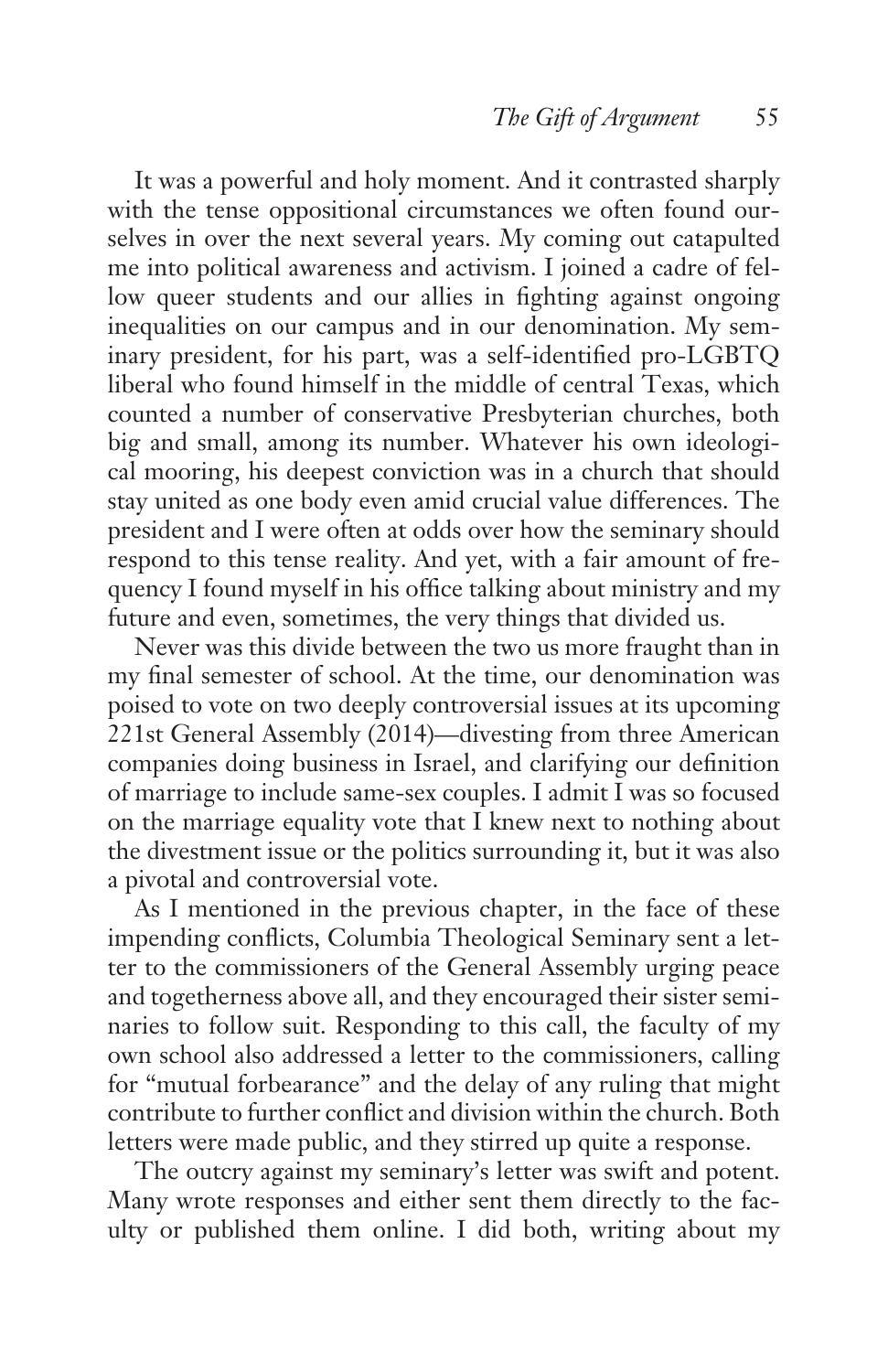disappointment that this same group of people who taught me a theology that allowed me to embrace my queer identity and compelled me to seek justice would sign their names to a document that stood against the full inclusion of myself and others like me. I allowed my letter to be published on the blog of a local pastor who was gathering oppositional responses to the seminary's call. Only afterward did I realize that I was the only current student who had published a public response.

My president called me in for a meeting. I was so afraid of the conflict I knew was coming that I had to force my body down the hallway and into his office. I had never seen him so angry, and he was angry *at me*. My southern upbringing and the ways I'd been taught to move through the world as a woman—not to mention my Christian background—told me to calm him down and defuse the situation by any means necessary. But I didn't. I was angry too.

I reminded him of our long relationship and what he knew of me and what I knew of him. And I reminded him that my disappointment in the faculty's letter was valid and that I didn't have a responsibility to silence that disappointment, even if it made him angry. And then I told him honestly that our opposition made me sad because my graduation was the following weekend, and I had been waiting three years for my mom who so respected him to meet him and see someone who knew all that I was and was proud of me not in spite of my queerness, but in light of it. There were tears, I think.

And though nothing was resolved and we were both still angry, he promised me that the following weekend he would do what I had hoped for. And he did. I listened as he sang praises about my preaching to my mother and I watched her light up and tell him confidentially that I might be one of the best preachers she'd ever heard (moms are allowed to say that sort of thing).

One month later, in the minutes after our General Assembly voted to approve an inclusive definition of marriage by overwhelming majority, I ran into my seminary president in the hallway of the convention center. Our recent and freshly relevant argument hung between us. But so did everything else. We